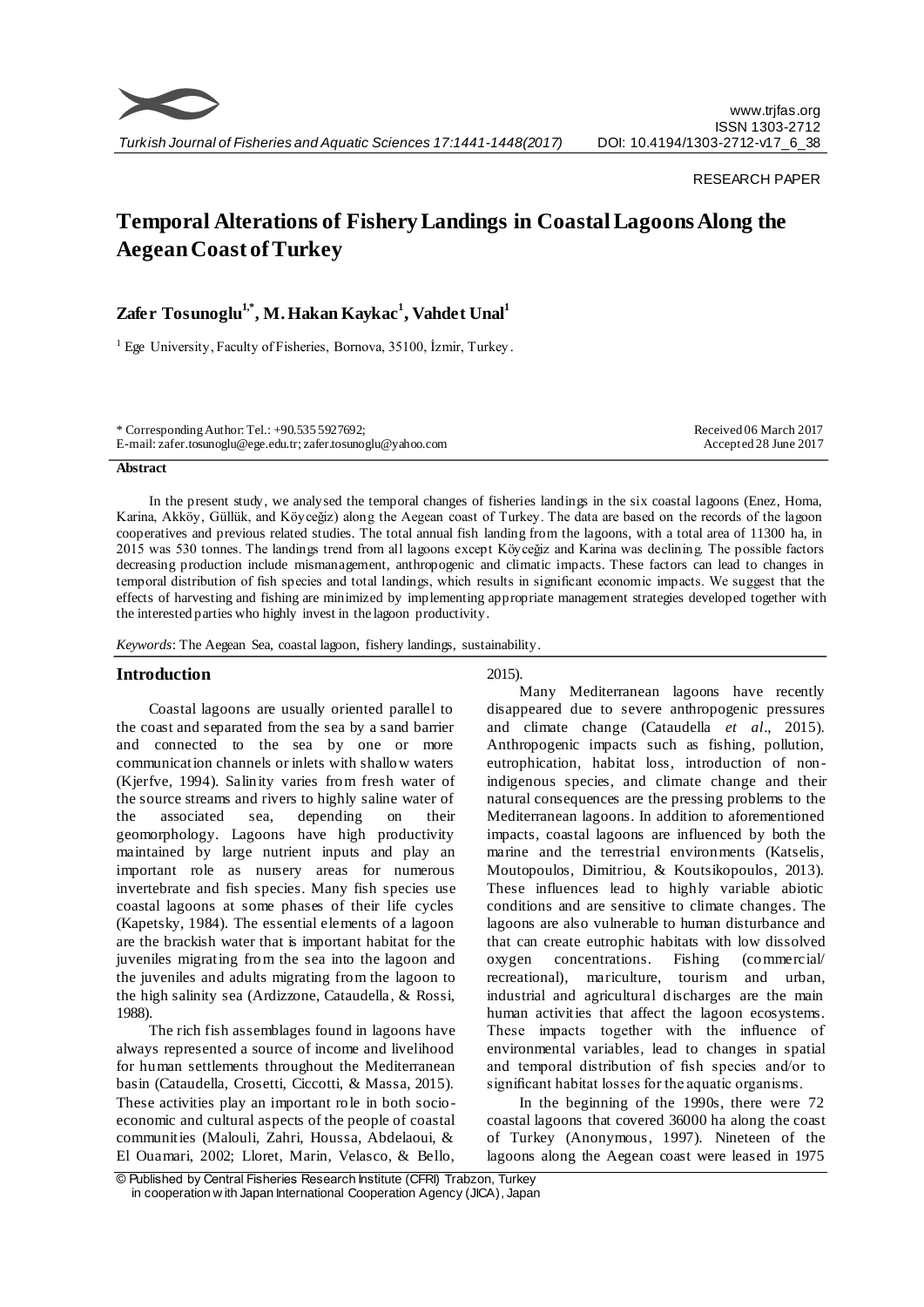(Sarıkaya, 1980) while today there are only six (Tosunoğlu, Ünal, Kaykaç, Mermer, & Önem, 2015). The numbers of lagoons, their surface area, and ecological functions have been reduced due to various reasons including climate change, urbanization, land reclamation, and pollution (Tosunoğlu *et al*., 2015). At present, thirteen lagoons are used for fishing with various types of gears along the coast of Turkey. Six of them are on the Aegean coast, and seven are on the Levantine coast of Turkey. The physical characteristics, management authority, and type of fishery vary among the lagoons.

The traditional exploitation of all the Aegean lagoons is culture based on the seasonal migration movements of fry and adult fish between the sea and the lagoons. In Turkey, the lagoons are primarily exploited by barrier traps and nets. The basic principle of fishery exploitation of the lagoons is based on seasonal ongoing migrations of fish species from lagoon to the sea (offshore fish migration). In the Aegean coastal lagoons, fish can enter the lagoons by the way of opened barrier traps (weir) and inlets (canals) from February to June for feed and shelter. The barrier trap, constructed on the inlets of the lagoon, makes it possible to catch and harvest the migrant fish assemblages during their movement from lagoon to the sea at the rest of the year. Depending on the weather conditions, inlets of the lagoon are closed by construction of barrier traps and a kind of fence (tonoz) during the first week of June. Inlets remain closed (active) until January or February when the lagoon fishing period ends. Tonoz, usually made from reed plants, separates the lagoon from the sea and is traditionally used in the Karina, Akköy, and Güllük lagoons.

In addition to traditional harvesting practices, intensive aquaculture is only practised in the circular net cages in the Köyceğiz Lagoon. In all of the coastal lagoons, gillnets and trammel nets (rarely with reeds) with an 80 mm mesh size in the inner panel and 280 mm in the outer panels are also used for catching grey mullets (*Mugilidae spp*.). In addition, single, double and triple fyke nets specifically for European eel (*Anguilla anguilla*) and thick longline (a specific diameter of monofilament) for European sea bass (*Dicentrarchus labrax*) are preferred (Tosunoğlu *et al*., 2015).

In the Aegean coastal lagoons, flathead grey mullet (*Mugil cephalus*) and gilthead sea bream (*Sparus aurata*) are caught in large numbers in barrier traps between July-August and in September, respectively. Other fishing gears are generally used in the winter months for grey mullets (gillnets and trammel nets), European eel (fyke nets), and European sea bass (thick longline) (Kaykaç & Tosunoğlu, 2105). Flathead grey mullet is a commercially and highly important species because of the high value of the dried and salted mature ovaries. In practice, the fishing period starts in July and continues until the beginning of February of the next

year, so the annual landings considered in the study correspond to this period.

Important fishing rules have been implemented for Turkish lagoons. It is compulsory that the lagoon inlets have to be open in a certain time of the year, and a minimum 10 % of the mature mullets must be realesed from the lagoons to the seaward side from the barrier traps. The distance between the barrier trap reeds (stick) should not be less than 30 mm (Anonymous, 2016).

In Turkey, all the coastal lagoons are public domain. A five-year license for fishing rights is given to the local fisheries cooperative or a private company through an agreement with the Directorate General for Fisheries and Aquaculture, Ministry of Food, Agriculture, and Livestock. One exceptional example is the Homa lagoon which has been allocated to the Ege University Faculty of Fisheries for education and research and run with joint venture system with local fishery cooperative (Tuzçullu Fishery Cooperative).

In the present study, a long-term time series data of fisheries landings and species availability in the six coastal lagoons along the Aegean coast of Turkey was analysed in relation to the changes observed in the anthropogenic impacts and environmental variables.

# **Materials and Methods**

The six coastal lagoons along the Aegean coast of Turkey (Figure 1) were monitored in 2014 and 2015 to collect landings data and other parameters related to temporal changes. In addition to the records of the lagoons, data derived from face to face interviews with the managers and master fishers of the lagoons were used.

The species landings used in this study were computed by the sum of the landings of all the commercial categories defined by the different size ranges of the species. Fisheries data consisted of the annual landings (total/species) based on the records of the lagoon cooperatives and previous studies.

Species were categorized according to the commercial group. All the commercial sizes of flathead grey mullet, thick-lipped grey mullet (*Chelon labrosus)*, leaping mullet (*Liza saliens)*, golden grey mullet (*Liza aurata)*, thin-lipped grey mullet (*Liza ramada),* gilthead sea bream, European sea bass, common sole (*Solea solea)*, European eel, common carp (*Cyprinus carpio)* are important commercially explotited fish species. The category 'others' included the low quantities of different fish as bycatch; ceramote prawn (*Melicertus kerathurus)*, bluefish (*Pomatomus saltatrix)*, blue crap (*Callinectes sapidus)*; a few sparidae including bogue (*Boops boops)*, striped bream (*Lithognathus mormyrus)*, and sharp snout sea bream (*Diplodus puntazzo)*.

Two landing data sets were analyzed in the study. The first one is the landings data by species, which is based on the latest fishing season in 2015. The second one is the time series landings data, which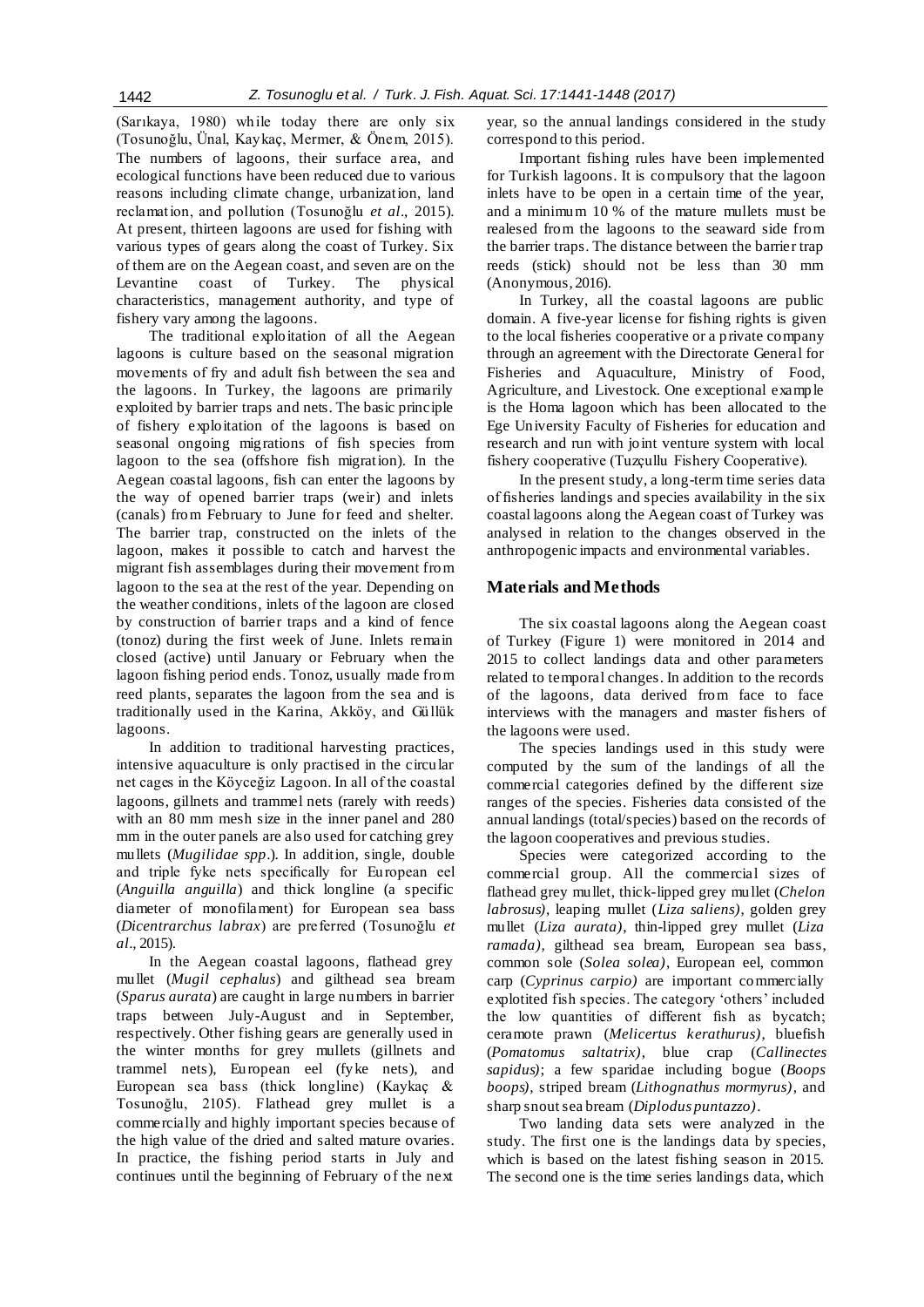

**Figure 1.** Coastal lagoons located along the Aegean Sea coast of Turkey.

cover the years between 1970 and 2015. However, the time series data are not suitable for the trend analysis due to discontinuities and great fluctuations between the years. For comparison, continuous (period from 2000 to 2015) landings data were firstly transformed into  $Log_{10}$  and then an independent One-way ANOVA with Tukey's HSD post-hoc test classified the lagoons according to mean total landings (kg/ha/year). In addition, the Two-way ANOVA with Tukey's HSD post-hoc test was used to compare the mean differences of the groups with each other, and these groups have been split on two independent variables (lagoon and species). For all the statistical analysis SPSS Version 18.0 statistical software program was used.

The annual landings data from the lagoons were not analysed by trend analysis for extracting an underlying pattern of behaviour in a time series, since the time series data are not suitable for analysis due to discontinuities and variability.

#### **Results**

Total landing of the Turkish lagoons exploited by mainly barrier traps and other fishing gears, trammel net, fyke net and long line was nearly 900 tonnes in 2015 (Table 1). The Köyceğiz lagoon has the largest surface area and the highest contributer to overall total landings of all the Turkish lagoons. However, the Güllük lagoon is the most important one in terms of productivity followed by Enez and Köyceğiz (t=3.542; p=0.017). Two state ownered lagoons, Homa and Beymelek are the poorest lagoons regarding their landings and productivity.

Considering only the Aegean lagoons, two third of the total landings come from Köyceğiz (Figure 2a). In terms of species, Mugilidae accounted for the majority of the total landing with 447.9 tonnes (84%) followed by gilthead sea bream, European sea bass, European eel, and common sole (Figure 2b). The percentage of other commercial species was quite low.

The data, period between 1970-2015, show that the Mugilidae group of species and gilthead sea bream represent the vast majority of all total fishery landings for all the Aegean lagoons (Figure 3a-b). Grey mullets and gilthead sea bream were the most important species represented in almost all the total landings. Although grey mullets represented nearly all the lagoon Enez landings, blue crab landings (*Callinectes sapidus*) increased in recent years. Grey mullets and European eel are the most important species for the Güllük lagoon. Although sea bass and gilthead sea bream landings reached also considerable amounts in certain years, there has been no stability on their landings by years in the Güllük lagoon. As for the Köyceğiz lagoon, grey mullet species represented almost all the landings in recent years (Figure 3b). While common carp landings were considerably high prior to 1994, they disappeared after 1994. Other species such as a few sparids, blue fish, and marbled spinefoot (*Siganus rivulatus*) were caught by the barrier traps close to the sea.

Landings between the years 1970-2015 in all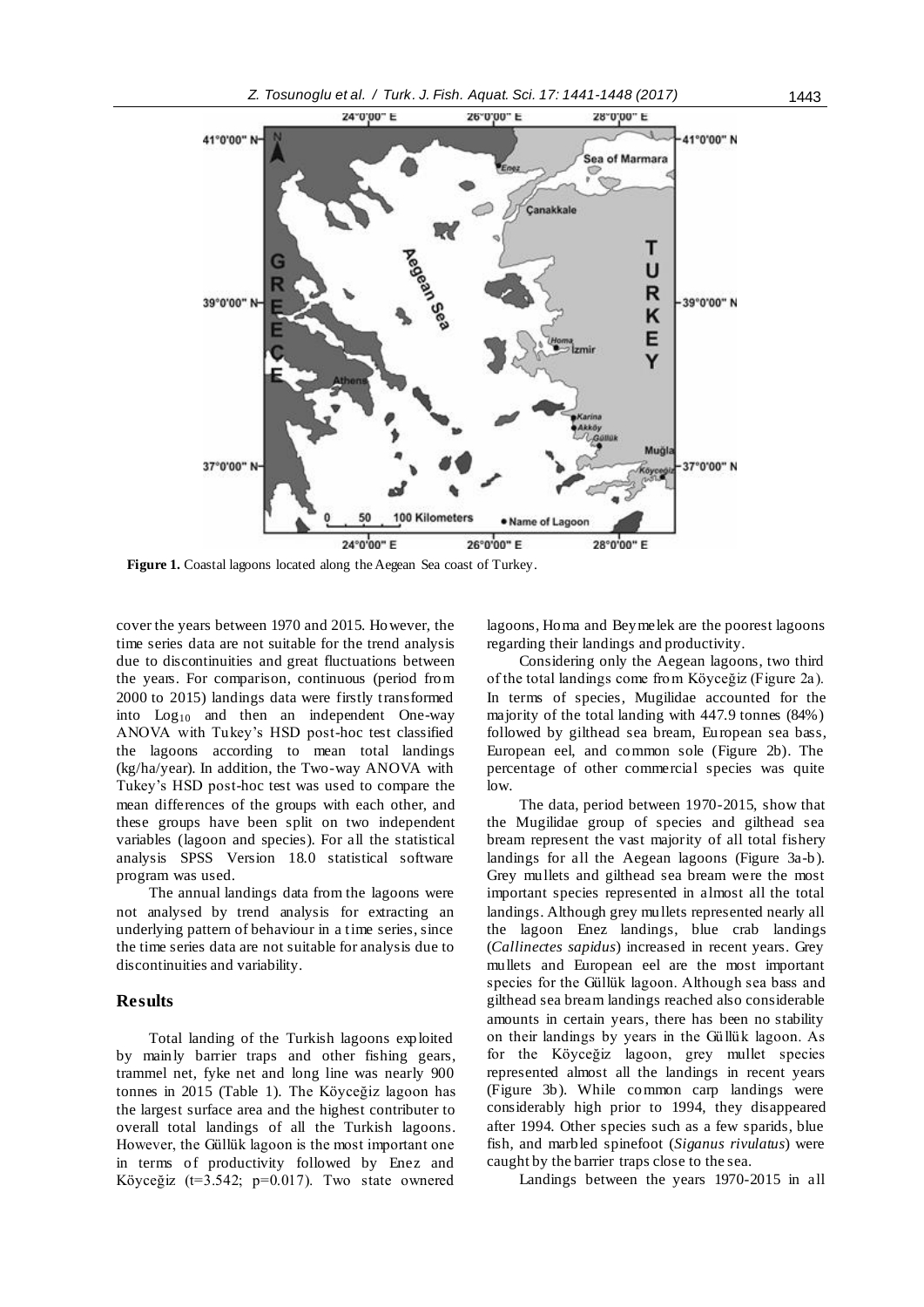| Lagoons         | Location  | Province | Surface area (ha) | %    | Landing (kg) | $\%$ | Productivity (kg/ha) |
|-----------------|-----------|----------|-------------------|------|--------------|------|----------------------|
| Enez            |           | Edirne   | 520               | 2.4  | 40067        | 4.5  | 77.1                 |
| Homa            |           | Izmir    | 1470              | 6.7  | 3105         | 0.3  | 2.1                  |
| Karina          | Aegean    | Aydın    | 2460              | 11.3 | 66242        | 7.4  | 26.9                 |
| Akköv           |           | Aydın    | 1200              | 5.5  | 23800        | 2.7  | 19.8                 |
| Güllük          |           | Muğla    | 250               | 1.1  | 27500        | 3.1  | 110.0                |
| Köyceğiz        |           | M uğla   | 5400              | 24.8 | 368812       | 41.3 | 68.3                 |
| <b>Beymelek</b> |           | Antalya  | 250               | 1.1  | 3000         | 0.3  | 12.0                 |
| Akgöl           |           | Mersin   | 1410              | 6.5  | 45000        | 5.0  | 31.9                 |
| Tuzla           |           | Adana    | 800               | 3.7  | 40000        | 4.5  | 50.0                 |
| Akyatan         | Levantine | Adana    | 5000              | 22.9 | 150000       | 16.8 | 30.0                 |
| Ağyatan         |           | Adana    | 1100              | 5.0  | 45000        | 5.0  | 40.9                 |
| Yelkoma         |           | Adana    | 640               | 2.9  | 30000        | 3.4  | 46.9                 |
| Camlık          |           | Adana    | 1300              | 6.0  | 50000        | 5.6  | 38.5                 |
| Total           |           | .        | 21800             | 100  | 892526       | 100  | 40.9                 |

**Table 1.** Landing and productivity of Turkish lagoons in 2015\*

*\**Data belongs to own records of the lagoons.



**Figure 2.** Percentages of total landings contribution by (a) lagoon and (b) species.

lagoons, except Köyceğiz's, showed a decreasing trend (Figure 4). However, quadratic trend model gave the best fit for the raw data in the analysis and decomposition fits for each lagoon show that the trends of landings for all the lagoons except Köyceğiz and Karina are decreasing.

In addition to time series analysis, mean landings per hectar for the Aegean lagoons were estimated for the period between 2000 and 2015 (Table 2). Four different groups of means were determined by the One-way Anova test (F=61.655 *P=0.000*). While the mean production of the Güllük lagoon (110 kg/ha/year), with the smallest surface area, is higher than that of all others, the Köyceğiz lagoon which has the largest area has moderate mean production with 57.5 kg/ha/year like the Enez lagoon has. The Homa and Akköy lagoons landings decreased substantially compared to previous years (Figure 4). These lagoons belong to the lowest mean production group (Table 2).

The effect of two independent variables lagoon and species on dependent variable of mean landing per ha was also examined by Two-way ANOVA test for a period from 2000 to 2015. According to the analyses, three different groups of means were estimated (Lagoon F=12.026 P=0.000; Species F=124.218 P=0.000). The Akköy and Homa lagoons were lower means group followed by Karina, Köyceğiz, and Güllük with moderate and Güllük, Köyceğiz, and Enez are a group of higher production (Table 2).

### **Discussion**

We have observed a dramatic decrease on landings of the Aegean lagoons compared to the last three decades. It has decreased from 1500 tonnes in the 1980s (Geldiay & Balık, 1988) to 530 tonnes in recent years. There may be many reasons for this three-fold decline on total production. One of them is that there were twenty actively working lagoons in the 1980s while there are only six today in the Aegean coast of Turkey. Therefore, a comparison of productivity (kg/ha/year) would make sense if relevant data existed. In 2015, mean productivity of the Turkish lagoons was 40.9 kg/ha/year. This is not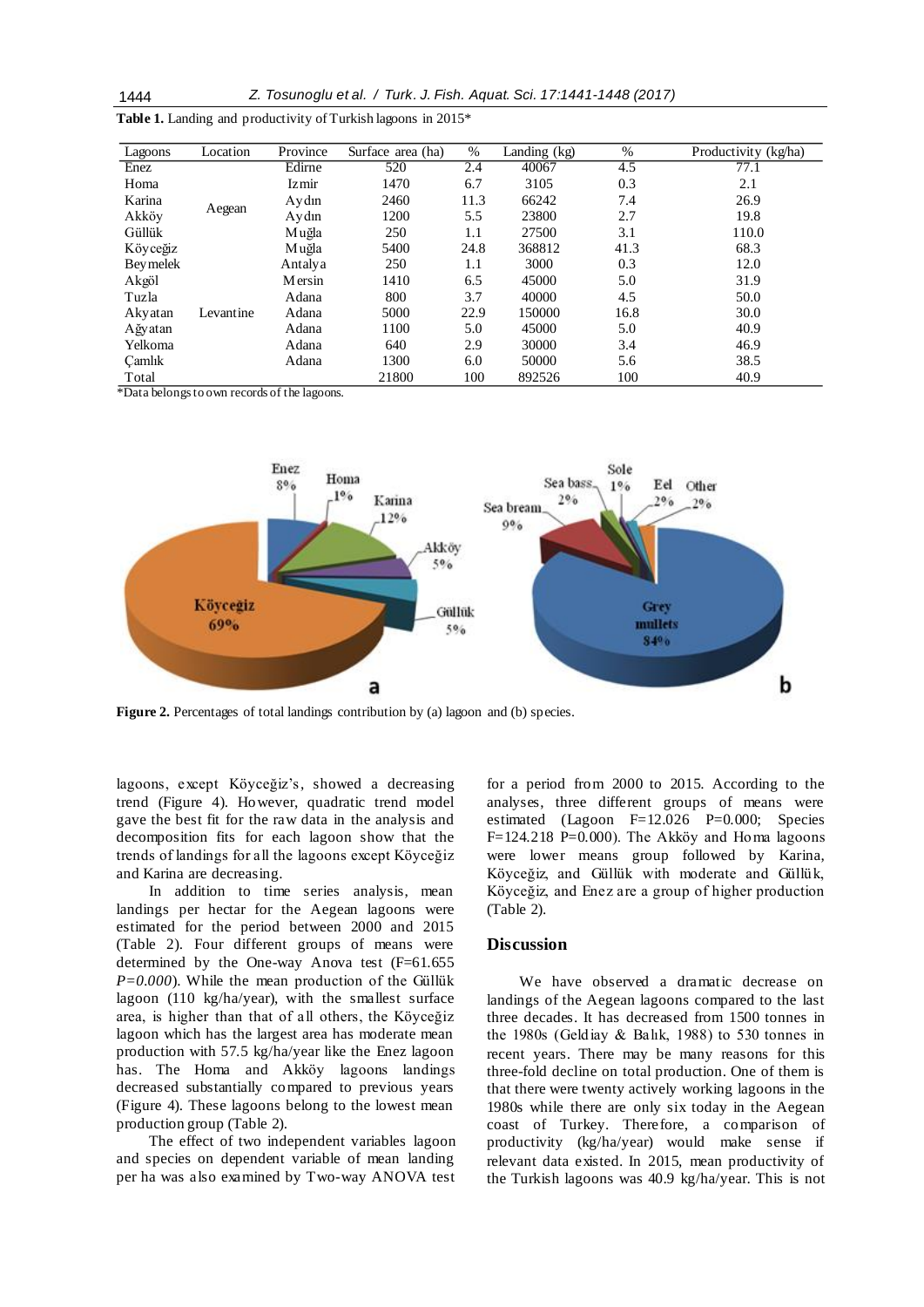

**Figure 3.** Annual landings of (a) Enez-Homa-Karina-Akköy-Güllük and (b) Köyceğiz lagoons in terms of species exploited for the period 1970-2015.

very low compared to the mean productivity of Italian lagoons, which is about 50 kg/ha/year (Cataudella, Tancioni, & Cannas, 2001; Cataudella *et al*., 2015). While, it is higher than the Greek lagoons with a mean productivity of 32 kg/ha/year (Reizopoulou, 2011).

There has also been a long-term shift in species composition (e.g., disappearance of common carp and European eel) and a significant decrease in the landings of the most important fish species in the six lagoons located on the Aegean coast of Turkey. These show similarity to other Mediterranean (Cataudella *et*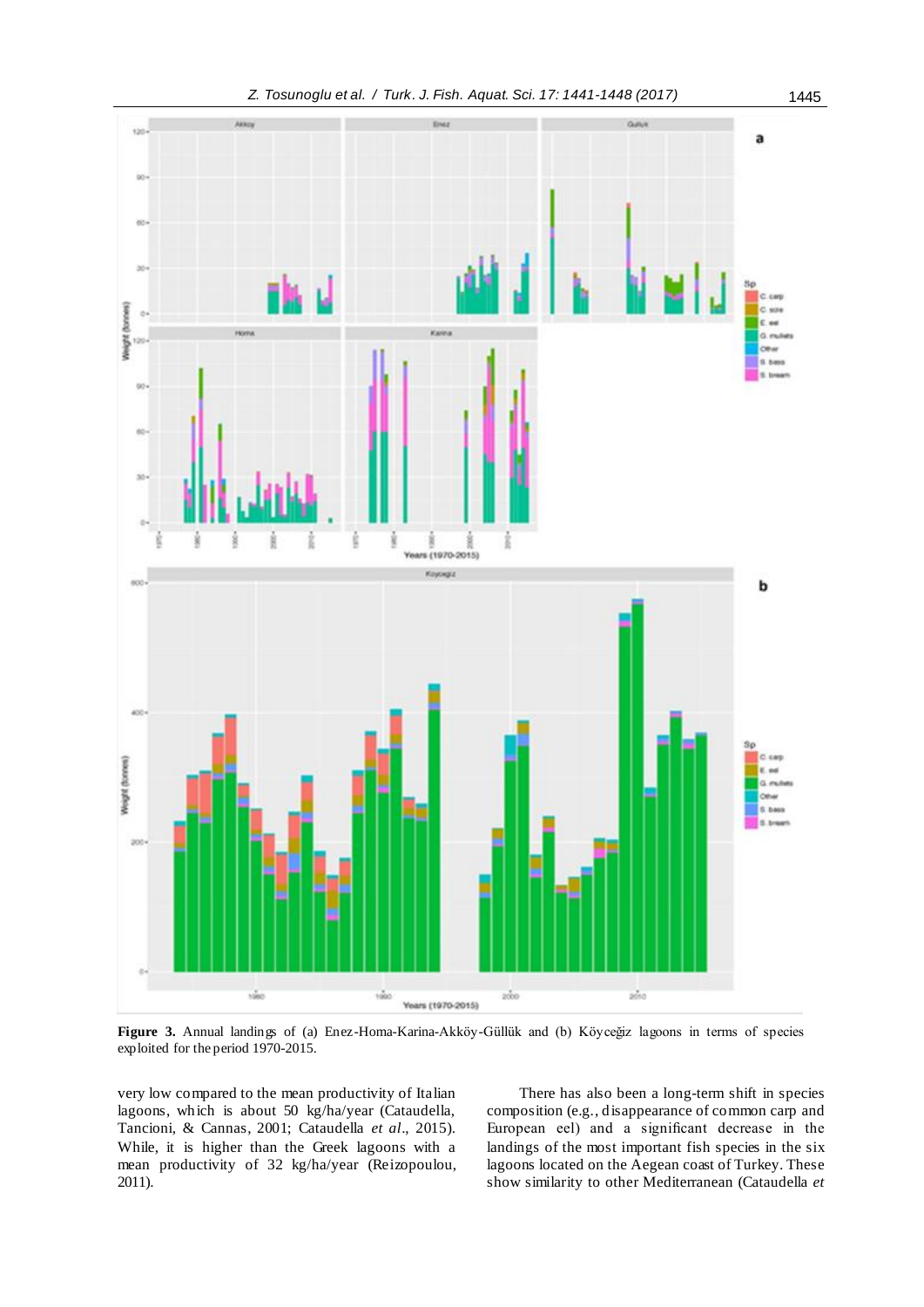



**Figure 4.** Annual landings of Aegean lagoons with 0.95 confidence interval (grey dashed area).

**Table 2.** Comparison of mean and standard deviation (SD) landings per hectare (kg) in terms of total (One-way ANOVA with Tukey's HSD post-hoc test) and lagoon-species (Two-way ANOVA with Tukey's HSD post-hoc test) for the Aegean lagoons in the period of 2000 to 2015

| Lagoons  | Species      | Mean (kg) | S.D.  | Group/s      |  |
|----------|--------------|-----------|-------|--------------|--|
|          | Grey mullets | 45.7      | 13.69 |              |  |
| Enez     | G. Sea bream | 2.0       | 1.53  | $\mathbf c$  |  |
|          | Total        | 59.4      | 13.43 | $\mathsf{C}$ |  |
|          | Grey mullets | 8.0       | 4.23  |              |  |
| Homa     | G. Sea bream | 5.9       | 4.45  | a            |  |
|          | Total        | 14.0      | 6.78  | A            |  |
|          | Grey mullets | 15.9      | 3.24  |              |  |
| Karina   | G. Sea bream | 13.2      | 3.48  | b            |  |
|          | Total        | 39.7      | 6.09  | B            |  |
|          | Grey mullets | 7.7       | 2.54  |              |  |
| Akköy    | G. Sea bream | 4.8       | 4.11  | a            |  |
|          | Total        | 14.0      | 3.84  | A            |  |
|          | Grey mullets | 38.4      | 18.15 |              |  |
| Güllük   | G. Sea bream | 6.2       | 3.56  | bc           |  |
|          | Total        | 93.3      | 21.57 | D            |  |
|          | Grey mullets | 46.4      | 18.89 |              |  |
| Köyceğiz | G. Sea bream | 0.9       | 0.64  | bc           |  |
|          | Total        | 57.5      | 24.97 | $\mathsf{C}$ |  |
| Total    | Grey mullets | 26.6      | 20.63 |              |  |
|          | G. Sea bream | 5.4       | 5.05  |              |  |
|          | Total        | 45.2      | 31.22 |              |  |

*\**Letters indicate different groups of mean landing per ha (capitals for total, lowercases for lagoon-species.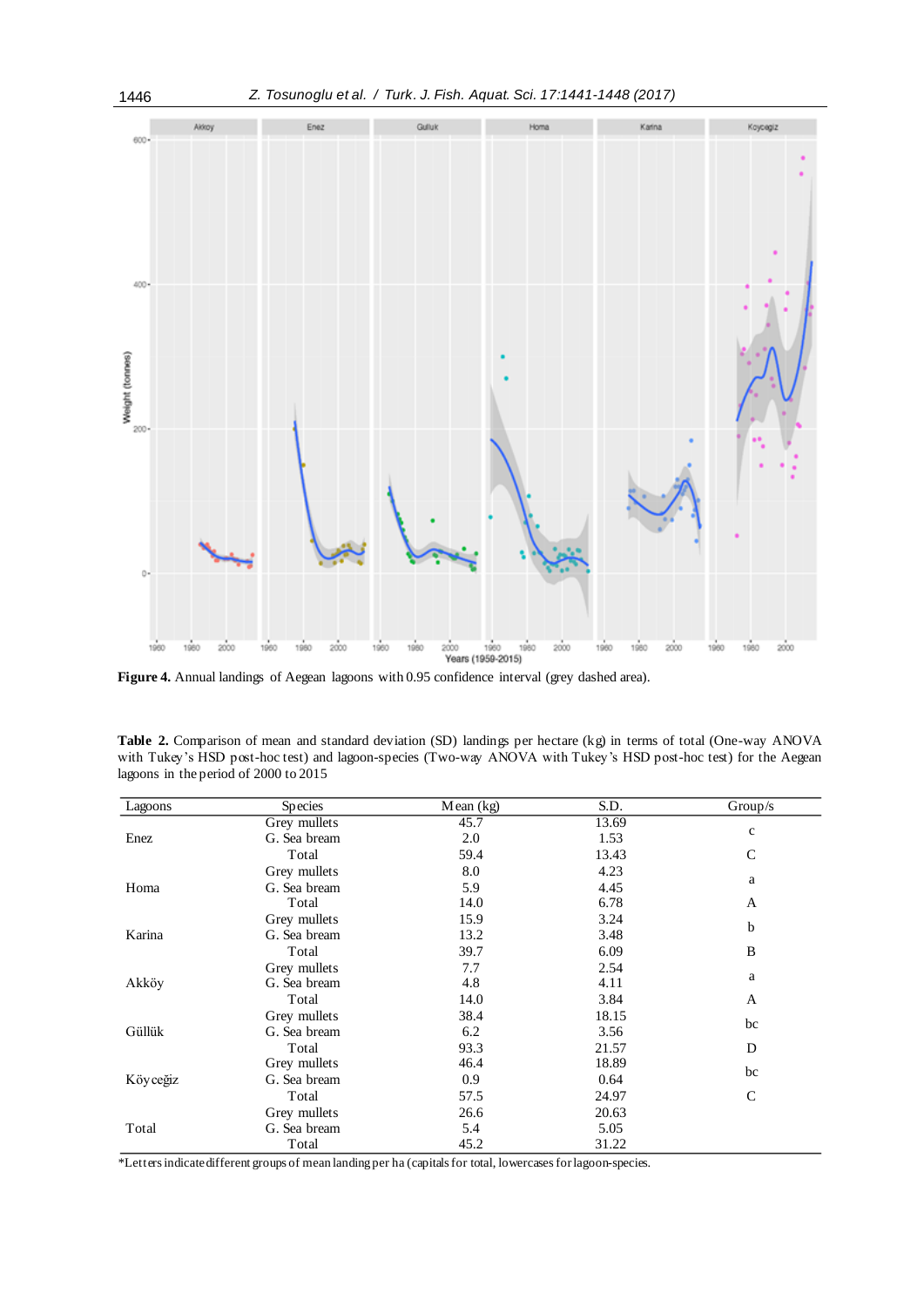*al*., 2015) and world (Pérez-Ruzafa & Marcos, 2012) lagoons. The reasons for the changes can be explained through climate change, anthropogenic effects (domestic, industrial, and agricultural pollution), and shifts in hydrology. Besides, the reasons for reduced landings include overfishing in and around the lagoons, reduced recruitment, and mis management of the lagoons. A reduced carrying capacity of the lagoons, temporal distribution of fish species and landings, and significant habitat losses reduce the productivity of fish and other organisms.

One of the solutions to cope with the problem of reduced landing is restocking or stock enhancement (a rising phenomenon in the Mediterranean lagoons) which is the practice of putting artificially reared young fish into their natural environment to let them grow (Cooke, 1984). For instance, according to Koutrakis *et al*. (2007), restocking with flathead grey mullet, European sea bass, and gilthead sea bream fry was carried out in many lagoons in Grecee. However, it has not been practiced any restocking in Turkish lagoons so far. Collection of all kinds of juvenile fish from coastal areas and lagoons was prohibited in 2000 according to Turkish Fisheries Regulations (Anonymous, 2000). Recently, resource users and relevant authorities have taken interest in some restocking practices from hatchery to wintering channels or net cages. Our observation in this study supports the existence of that kind of interest because restocking of common carp into the Köyceğiz lagoon is on the near future plan of the lagoon management board.

Overfishing and pollution problems were not reported in the lagoons located along the Aegean coast of Turkey until the 1980s (Balık & Ustaoğlu, 1984). The landings of all of the lagoons reached the maximum level during the 1980s. However, after that time total landings of these lagoons have decreased year by year. Therefore, year is the most important variable to describe species [availability](http://tureng.com/tr/turkce-ingilizce/availability) and landing amounts in each lagoon. Apart from these, thanks to its strictly protected environment by special codes as well as successful fishery management and strategies (for instance, self-regulation on releasing about 30% of adult fish species from the lagoons), Köyceğiz managed by Dalyan Fishery Cooperative is the only lagoon whose landings data has not changed for a long time. Recently, total landings from this lagoon have turned into almost only grey mullet species due to extinction of freshwater species, export ban for the European eel, and overfishing on marine fish in vicinity.

In the present study, the rivers Gediz and Great Meander (Büyük Menderes) and their surrounding lagoons have been subjected to a high degree of human impacts. Moreover, during the last 30 years there has been a significant climate change in the western Turkey (Kazancı, Girgin, & Dügel, 2008; Yeşilırmak, 2010). The Homa, Karina, and Akköy lagoons have seriously had the natural and anthropogenic impacts over time. Coastline destruction, siltation, and a reduced volume of water in the lagoons due to a lack of fresh water input after mid of 1980s are the main problems affecting lagoon survival and fish production. These negative events have reduced not only the number of active lagoons but also the amounts of commercial and other aquatic species. Koutrakis, Tsikliras, & Sinis (2005) also reported similar reduced production problems in the other Mediterranean lagoons.

In view of the dramatic decrease overtime of landings experienced in the studied lagoons, it is crucial to implement monitoring and appropriate management strategies for the fishing activities occurring not only in the Aegean Sea but also in all other Turkish lagoons. As a start, an initiative should be launched to explore the feasibility of management practices in a way that ensures social, economic, and environmental sustainability of the Turkish coastal lagoons.

# **Acknowledgements**

We would like to thank managers and master fishers of the Aegean lagoons for sharing their records and Dr. G. Gökçe for providing us with data on coastal lagoons from the Levantine Sea of Turkey. We are also grateful to Dr. J. Dean and anonymous referees for their invaluable contribution to improve the paper. The present study was funded by the Ege University Scientific Research Projects (Project no 2013/SUF/006) and presented in FABA 2016 (International Symposium on Fisheries and Aquatic Sciences) in Antalya, Turkey.

### **References**

- Anonymous (1997). Management and Development Strategies, and Reclamation of Coastal Lagoons along the Coast of Turkey (in Turkish). Volume I-II. Republic of Turkey, Ministry of Agriculture and Rural Affairs, General Directorate of Agricultural Production and Development. *ST Servizi Tecnici in Maricultura*. Vol I. 579 pp.
- Anonymous (2000). Circular 34/1. The commercial fish catching regulations in seas and inland waters in 2000-2002 fishing period (in Turkish). Republic of Turkey, Ministry of Agriculture and Rural Affairs, *General Directorate of Conservation and Inspection*, Ankara, 84 pp.
- Anonymous (2016). Notification 4/1. The commercial fish catching regulations in 2012-2016 fishing period (in Turkish). Ministry of Food, Agriculture and Livestock, General Directorate of Fisheries and Aquaculture, Ankara, 112 pp.
- Ardizzone, G.D., Cataudella, S., & Rossi, R. (1988). Management of coastal lagoon fisheries and aquaculture in Italy (*FAO Fisheries Technical Paper* No. 293). FAO, Rome, 103 pp.
- Balık, S., & Ustaoğlu, M.R. (1984). Fishing activities in coastal lagoons of Aegean region and factors that affect their productivity (in Turkish). *Symposium on*